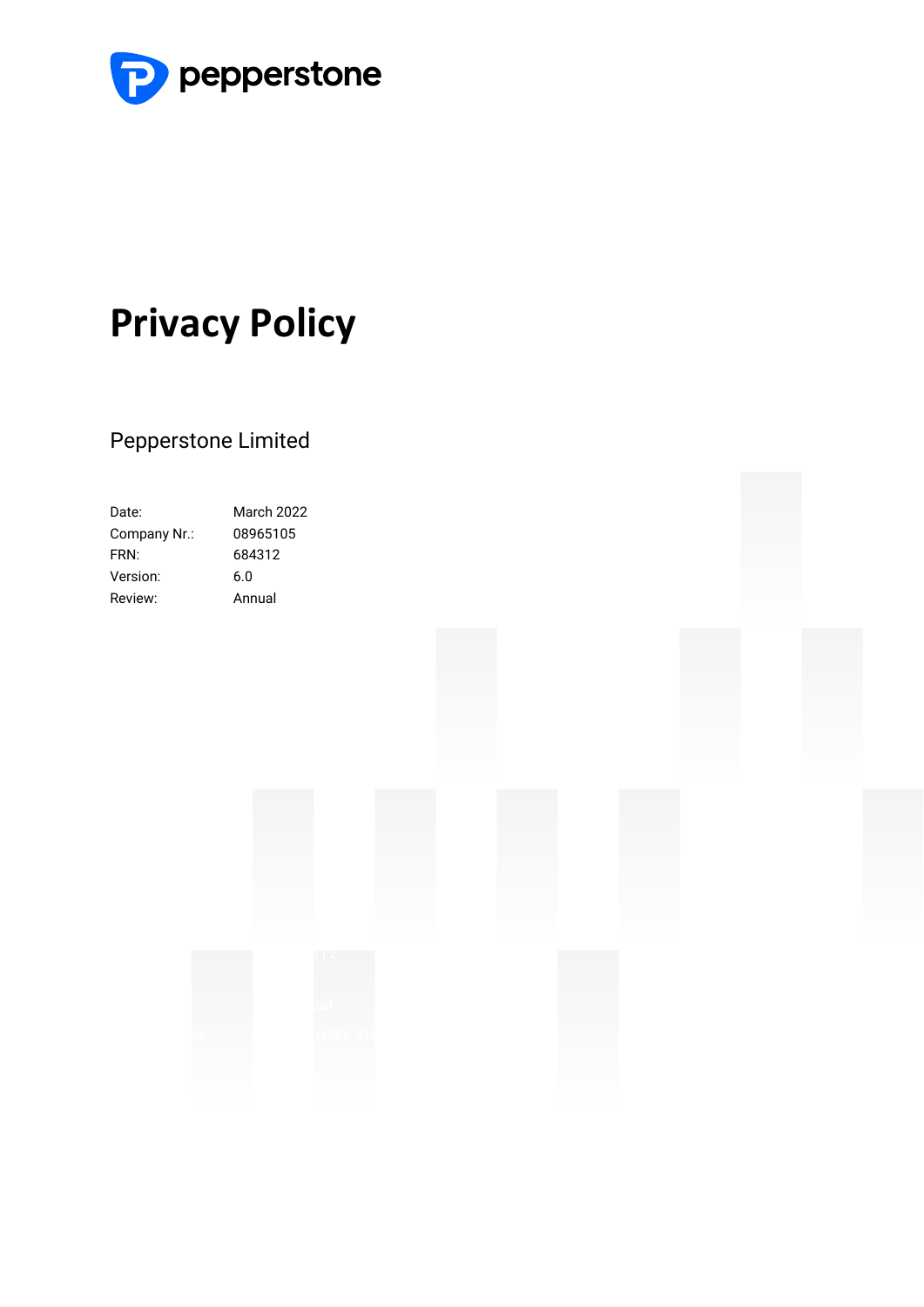## **Contents**

| 1.        |                                                  |  |
|-----------|--------------------------------------------------|--|
| 2.        |                                                  |  |
|           |                                                  |  |
| 3.<br>you | What personal data we collect (or receive) about |  |
| 4.        |                                                  |  |
| 5.        | How we may use your personal data4               |  |
| 6.        |                                                  |  |
| 7.        | Incomplete or inaccurate information5            |  |
| 8.        |                                                  |  |
| 9.        |                                                  |  |
|           |                                                  |  |
| 10.       |                                                  |  |
|           |                                                  |  |
| 11.       |                                                  |  |

|     | Section E – Your Rights regarding your personal      |
|-----|------------------------------------------------------|
| 12. |                                                      |
|     |                                                      |
| 13. |                                                      |
| 14. | Use of your personal data submitted to other         |
|     | Section G – Where we store and process your personal |
|     |                                                      |
| 15. |                                                      |
|     |                                                      |
| 16. | How long we'll keep your personal data9              |
|     | Section I - Contacting us and complaints9            |
| 17. |                                                      |
| 18. |                                                      |
| 19. | Your consent and changes to this Privacy Policy.10   |

### <span id="page-1-0"></span>**Section A – Introduction**

### <span id="page-1-1"></span>**1. Introduction**

- 1.1 Your privacy is very important to us, and we're committed to protecting and respecting your personal data. This Privacy Policy describes the types of personal data that we collect about youwhen you choose to use our services, how we'll use your personal data and howwe'll keep it safe. Please take the time to read this Privacy Policy carefully so that you can understand how we handle your personal data.
- 1.2 This Privacy Policy (together with our Terms and [Conditions](https://files.pepperstone.com/legal/UK_EU/UK_Ts_and_Cs.pdf) of Service and any other documents referred to in it) sets out the basis on which we'll process any personal data we collect from you, or that you provide to us. Please take the time to read this Policy carefully so that you can understand how we handle your personal data. All personal data in our possession is subject to our current Policy.
- 1.3 For the purpose of this Privacy Policy, Data Protection Law means the General DataProtection Regulation ((EU) 2016/679) as implemented by the Data Protection Act 2018.
- 1.4 By using our Websites or our Apps, applying for an account with us or giving us information, you're indicating that you understand how we collect, use and disclose your personal data in line with this Privacy Policy. If you don't agree with this Privacy Policy, you mustn't use our Website and our Apps, access our services or provide any information to us.
- 1.5 If you're a Pepperstone employee, a Pepperstone contractor, or a third-party vendor, we'll handle your personal data in-line with the terms of with your employment agreement, your contractual relationship, or our separate policies that we provide to you, as relevant, independent of this Privacy Policy.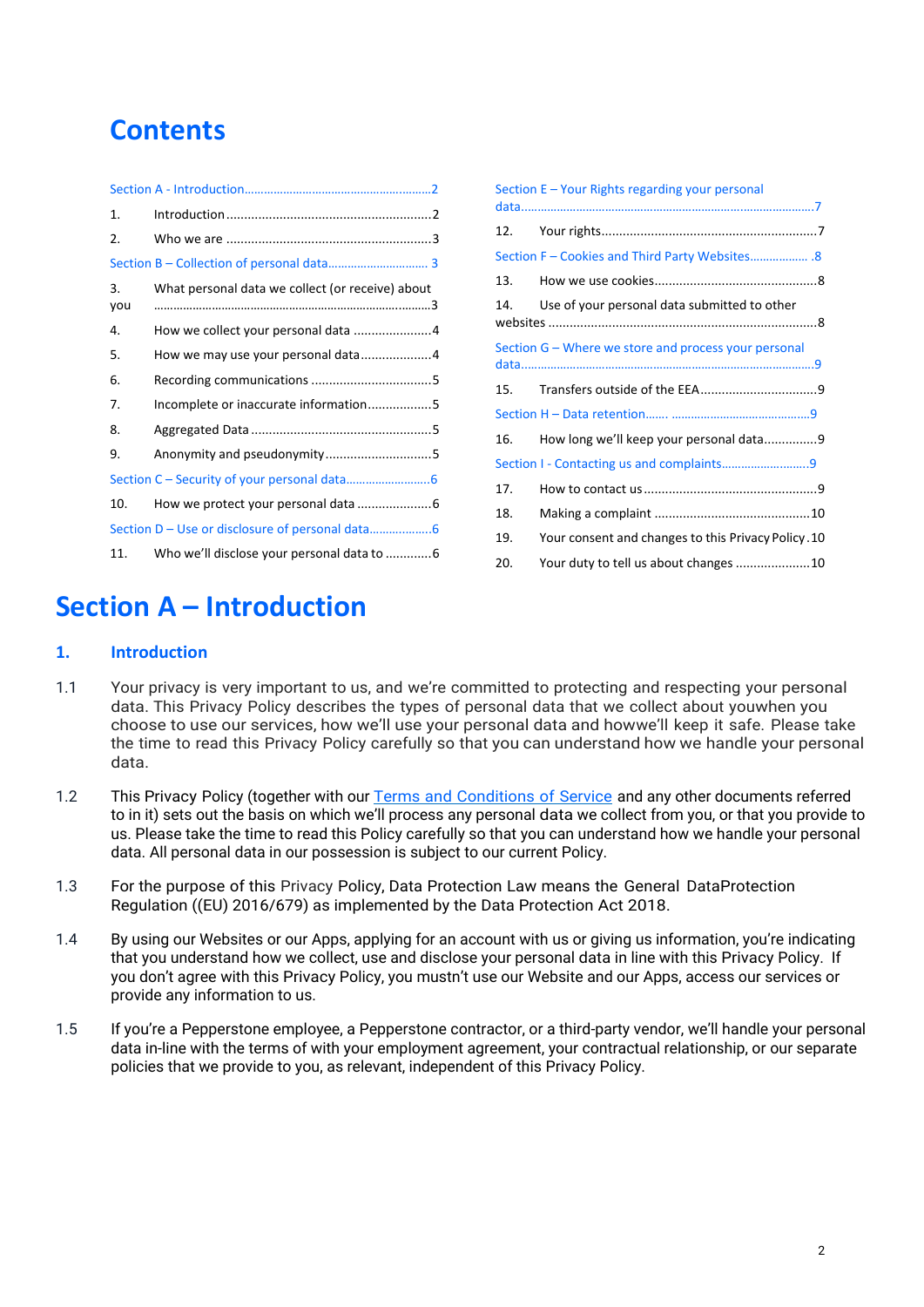### <span id="page-2-0"></span>**2. Who we are**

- 2.1 Pepperstone Limited is a limited company registered under company number 08965105 at 70 Gracechurch Street, London, EC3V 0HR. Pepperstone Limited is partof the Pepperstone group of companies which includes Pepperstone Group Limited.For the purpose of the Data Protection Law the data controllers are Pepperstone Limited and Pepperstone Group Limited. Both companies are collectively referred to in this Privacy Policy as "**Pepperstone**", "**we**" or "**our**" or "**us**".
- 2.2 We're an online trading platform which assists retail and institutional investors to trade over- the-counter derivatives, including margin foreign exchange ("**Forex**") contracts, spread-bets and contracts-fordifference ("**CFDs**"). Our online tradingplatforms operate through the following websites:

[https://pepperstone.com/en-gb https://pepperstone.co/fr-fr/](https://pepperstone.com/en-gb%20https:/pepperstone.co/fr-fr/)

(our "**Websites**") and the Pepperstone mobile applications (the "**Apps**").

- 2.3 "client", "**you**" or "**your**" means an individual who's the subject of the personal data that we process as a data controller.
- 2.4 We've appointed a data protection officer ("**DPO**") who is responsible for overseeing questions in relation to this Privacy Policy. If you have any questions about this Privacy Policy, including any requests to exercise your legal rights, please contact the DPO using the details set out below:

Attn: Data Protection Officer Emai[l:compliance.uk@pepperstone.com](mailto:compliance.uk@pepperstone.com)

### <span id="page-2-1"></span>**Section B – Collection of personal data**

### <span id="page-2-2"></span>**3. What personal data we collect (or receive) about you**

- 3.1 If you're an existing or potential client, the personal data we collect (or receive) about you may include the following:
	- (a) Name, address and contact details;
	- (b) date of birth and gender;
	- (c) location data (such as IP address);
	- (d) username, password, security questions and answers;
	- (e) information relating to an individual's source of wealth;
	- (f) occupation;
	- (g) bank account details, including institution name, branch, account name, bank identifier, and account number or IBAN;
	- (h) information relating to your trading experience;
	- (i) identification documentation, as required under applicable anti-money laundering laws ("**AML Laws**"), including:
		- (i) passport;
		- (ii) driver's licence;
		- (iii) national identity card (if applicable);
		- (iv) utility bills;
		- (v) trust deed;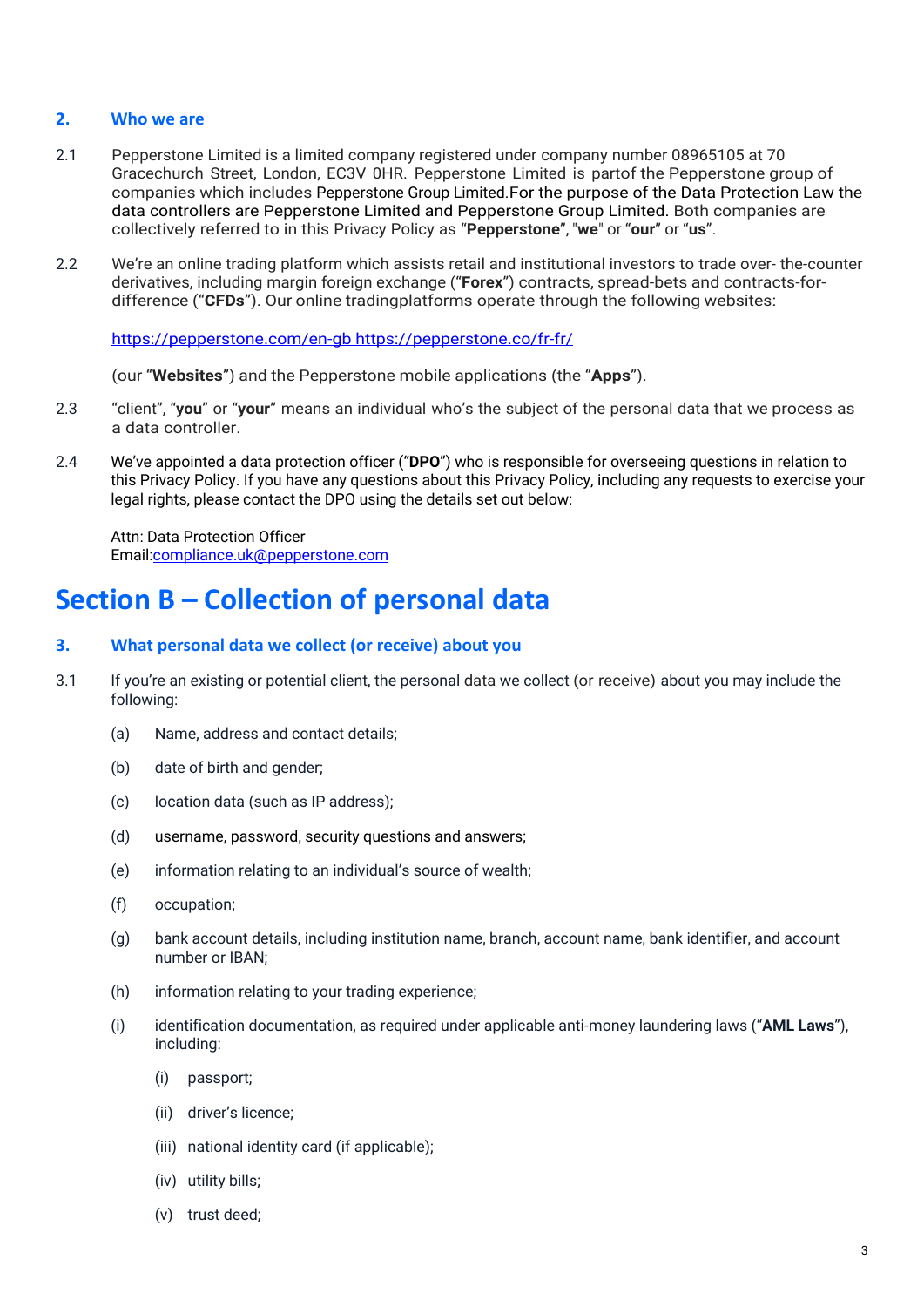- (vi) a credit or bankruptcy check; and/or
- (vii) other information we consider necessary to our functions and activities.
- 3.2 Sensitive information includes things like your ethnic origin, political opinions, religious or similar beliefs, trade union membership, health, sexual orientation or criminal record. We'll only collect sensitive information about you if we have your consent, or if we're required or authorised by law.
- 3.3 Where necessary, we also collect information on the following individuals:
	- (a) company directors, officers, partners and trustees;
	- (b) a client's agents;
	- (c) beneficial owners of a client; and
	- (d) persons dealing with us on a "one-off" basis.
- 3.4 We're required by AML Laws r to sight and record details of certain documents and we may take steps to verify the information we collect.

### <span id="page-3-0"></span>**4. How we collect your personal data**

- 4.1 We may collect personal data about you directly from you or from sources other than you. Sources other than you may include third parties such as your agents, family and friends, our business partners and related entities.
- 4.2 We may collect (or receive) and process your personal data when:
	- (a) you apply for an account with us;
	- (b) you contact us, whether through our Website, our Apps or otherwise (for example, via our online form, by e-mail, post, phone, instant message or Live Chat);
	- (c) we ask you to complete surveys that we use for research purposes, although you don't have to respond to them;
	- (d) you use your trading account and our products and services. Under no circumstances do we share these details with any third parties other than those who need to know this information in the context of the services we provide; or
	- (e) you use and interact with our Website or our Apps or through the use of email and website cookies, and similar tracking technology built into our Website and Apps. Our cookie policy is available on our Website and Apps to give you more detailed information on how we use them; or
	- (f) you use social media, including "like" buttons and similar functions made available by social media platforms.

#### <span id="page-3-1"></span>**5. How we may use your personal data**

- 5.1 We may process your personal data for one or more lawful bases of processing ("**Lawful Basis**") depending on the specific purpose for which we are using your data (see below).
- 5.2 We may process your personal data in the following ways:

| Purpose of data processing                              | Lawful basis                                           |
|---------------------------------------------------------|--------------------------------------------------------|
| Verifying your identity, establishing and administering | Your consent, performance of ourcontract with you, to  |
| your trading account and providing you with technical   | comply with our legal obligations or necessary for our |
| support.                                                | legitimate interests.                                  |
| Providing you with the products and services that       | Your consent, performance of our contract with you, to |
| you've asked for and carrying out our obligations       | comply with our legal obligations or necessary for our |
| arising from any contracts connected to you.            | legitimate interests.                                  |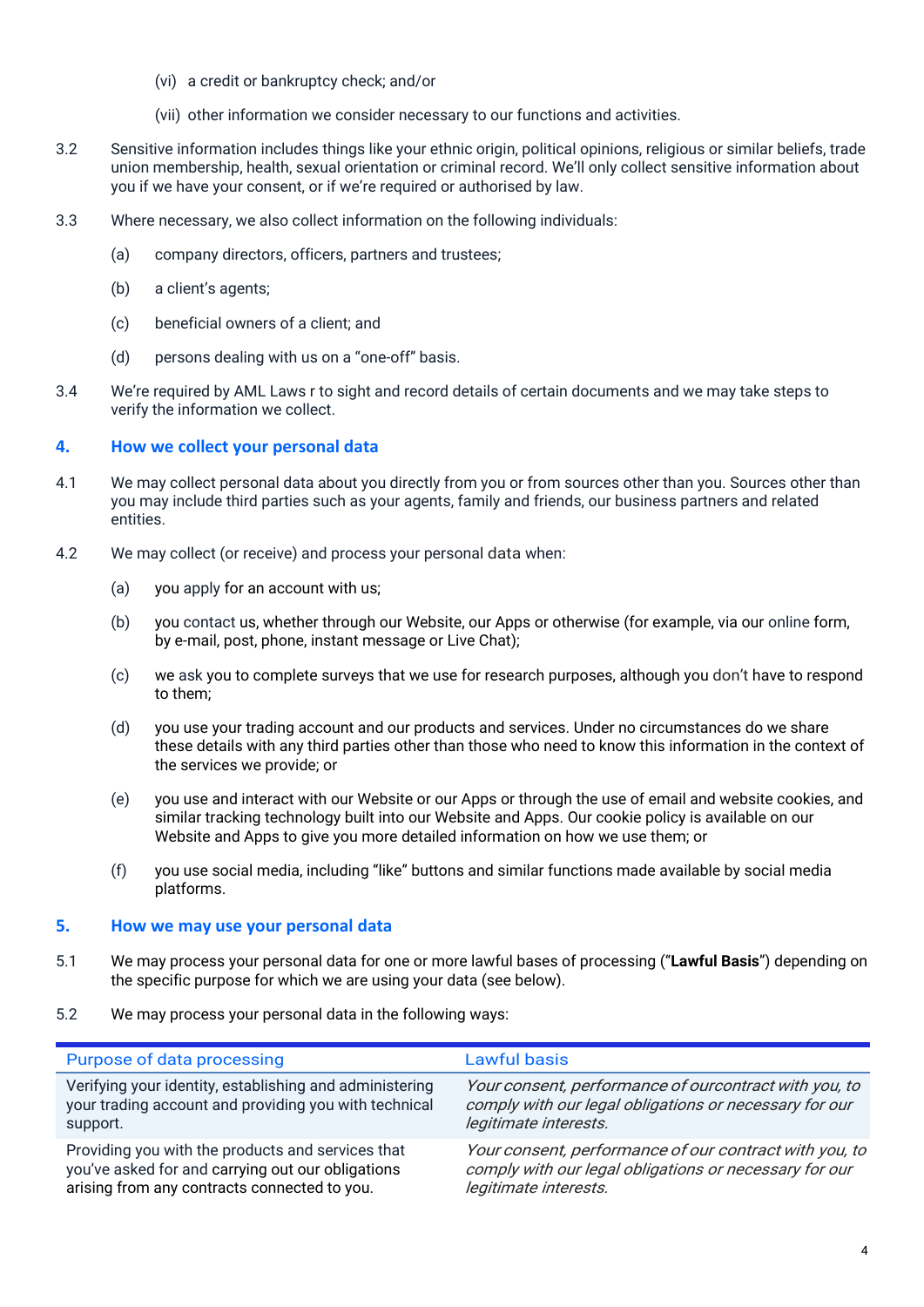| Purpose of data processing                                                                                                                                                                                                                                                                                                 | <b>Lawful basis</b>                                                                                                                |
|----------------------------------------------------------------------------------------------------------------------------------------------------------------------------------------------------------------------------------------------------------------------------------------------------------------------------|------------------------------------------------------------------------------------------------------------------------------------|
| Dealing with and responding to your inquiries, requests,<br>complaints or feedback, including contacting you where<br>necessary.                                                                                                                                                                                           | Your consent, performance of our contract with you or<br>necessary for our legitimate interests.                                   |
| Processing your payments, where applicable.                                                                                                                                                                                                                                                                                | Performance of our contract with you or necessary<br>for our legitimate interests or tocomply with our legal<br>obligations.       |
| Unless you tell us otherwise, keeping you informed<br>about our products and services and those of our<br>relevant business and initiative partners, and tailoring<br>this information to your needs and interests. We may<br>contact you for this purpose by email, post, telephone,<br>SMS and other messaging services. | Your consent or necessary for our legitimate<br><i>interests</i>                                                                   |
| Monitoring, improving and developing our Website, our<br>Apps or our products and services, as well as collecting<br>feedback from you about our Websites, our Apps, and<br>other activities, including market research, analysis and<br>creating statistics.                                                              | Your consent, performance of our contract with you or<br>necessary for our legitimate interests.                                   |
| Ensuring we have adequate security measures and<br>services so you can safely access our Website and our<br>Apps.                                                                                                                                                                                                          | Performance of our contract with you, to<br>comply with our legal obligations or<br>necessary for our legitimate interests.        |
| Preventing, detecting and investigating potentially<br>prohibited or illegal activities, and enforcing our Terms<br>and Conditions.                                                                                                                                                                                        | Performance of our contract with you, to comply with<br>our legal obligations or necessary for our legitimate<br><i>interests.</i> |
| Recruitment purposes if you've applied for a position<br>with us including to contact you to discuss a role with<br>us and to assess your suitability.                                                                                                                                                                     | Your consent or necessary for our legitimate<br><i>interests.</i>                                                                  |
| Complying with all the applicable laws and regulations.                                                                                                                                                                                                                                                                    | To comply with our legal obligations.                                                                                              |

### <span id="page-4-0"></span>**6. Recording communications**

6.1 We'll record all communications between you and us, subject to applicable laws. This applies whether the communication is in electronic form, by telephone, in person or otherwise. Telephone conversations may be recorded without warning or further notice. In addition, we'll record telephone calls with you for evidence and quality assurance purposes.

### <span id="page-4-1"></span>**7. Incomplete or inaccurate information**

7.1 We may not be able to provide you with the products or services that you ask for if you don't provide us with accurate and complete information. You can change your contact details at any time by updating your profile within your Secure Client Area.

### <span id="page-4-2"></span>**8. Aggregated Data**

- 8.1 Aggregated data is general data about groups of people which doesn't identify anyone personally, for example the number of people in a particular industry that engage in forex trading. We use aggregated data to:
	- (a) help us to understand how you use our products and services and improve your experience with us; and
	- (b) customise the way that we communicate with you about our products and services so that we can interact with you more effectively.
- <span id="page-4-3"></span>8.2 We may share aggregated data with our business or industry partners.

### **9. Anonymity and pseudonymity**

9.1 In certain situations we may be able to give you the option of using a pseudonym or remain anonymous when you deal with us. We're only able to provide you with this option when it's practical for us to do so, and if we're not required by law to identify you.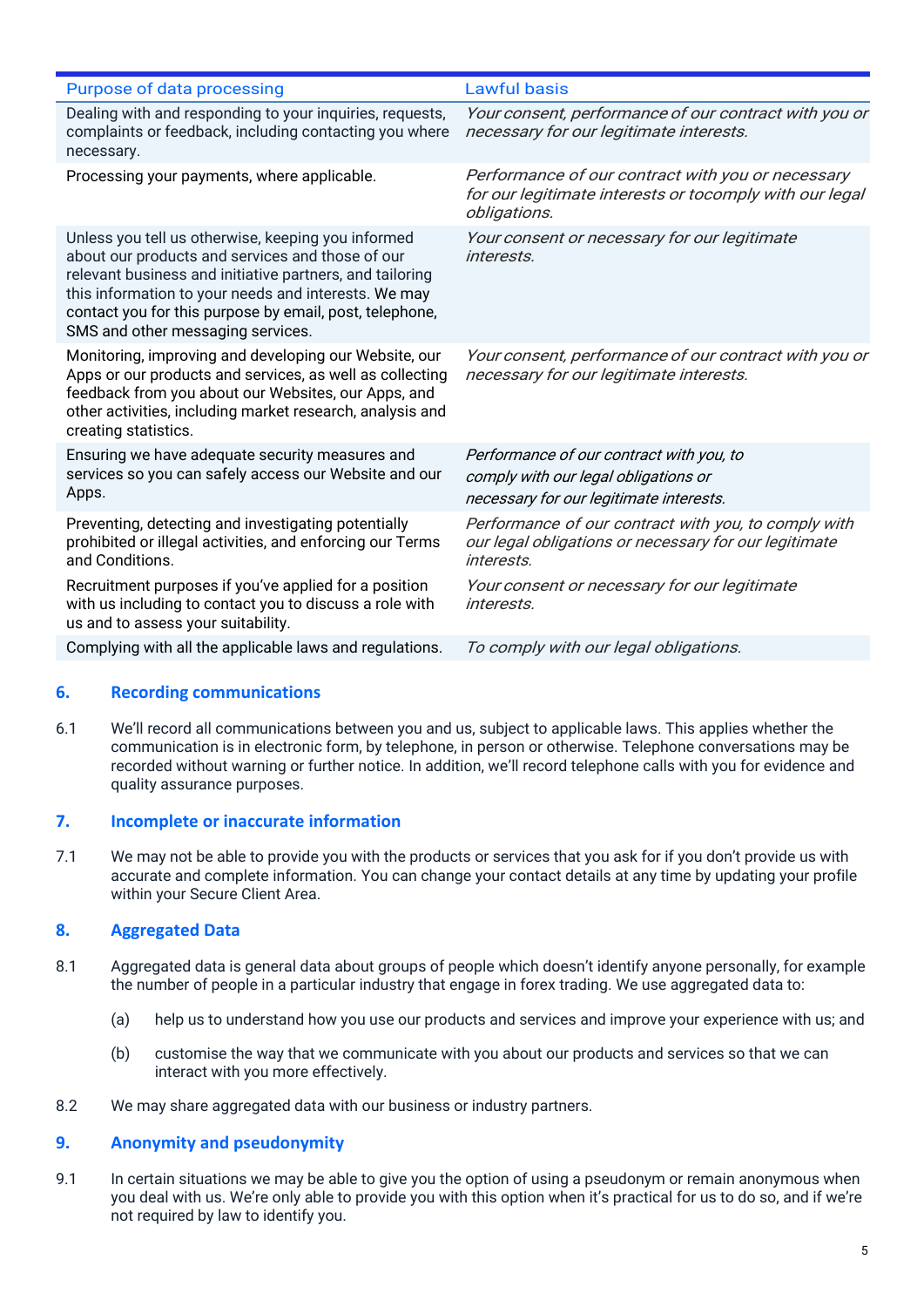## <span id="page-5-0"></span>**Section C – Security of your personal data**

### <span id="page-5-1"></span>**10. How we protect your personal data**

- 10.1 We're committed to protecting the personal data we hold about you from misuse, unauthorised access and disclosure. We've implemented a range of practices and policies to provide a robust security environment. We ensure the on-going adequacy of these measures by regularly reviewing them. Our security measures include:
	- (a) implementing stringent IT security policies and providing regular training to employees on cyber vigilance and personal data protection;
	- (b) requiring our employees to use passwords and two-factor authentication when accessing our systems;
	- (c) encrypting data sent from your computer to our systems during internettransactions and client access codes transmitted across networks;
	- (d) employing firewalls, intrusion detection systems, monitoring and the latestpatches and virus scanning tools to protect against unauthorised persons and viruses entering our systems;
	- (e) using dedicated secure networks or encryption when we transmitelectronic data externally (e.g. for outsourcing purposes);
	- (f) conducting regular risk assessments and security testings (with bothinternal and external IT security specialists) of our infrastructure;
	- (g) practising a clean desk policy in all our premises and providing secure storagefor physical records;and
	- (h) employing physical and electronic means such as alarms, cameras and guards (as required) to protect against unauthorised access to buildings.
- 10.2 Your trading account is protected by your username and password. You shouldn't share your username and password with anyone else. Please ensure that you don't submit any personal data that you don't want to be seen, collected or used by other users when you use social media platforms, group chat and forums.

## <span id="page-5-2"></span>**Section D – Use or disclosure of personal data**

### <span id="page-5-3"></span>**11. Who we'll disclose your personal data to**

- 11.1 We may disclose your personal data for processing (for the purposes set out in this Privacy Policy) to:
	- (a) any member of our group of companies, which means our subsidiaries, our ultimate holding company and its other subsidiaries ("**Affiliates**");
	- (b) our affiliated product and service providers and external product and service providers that we may act as agent for (so that they can provide you with the product or service you're asking for or in which you've expressed an interest);
	- (c) any person acting on your behalf or authorised by you, including your financial adviser, multi-account manager (MAM), solicitor, settlement agent, accountant, executor, administrator, trustee, guardian or attorney;
	- (d) credit reporting agencies;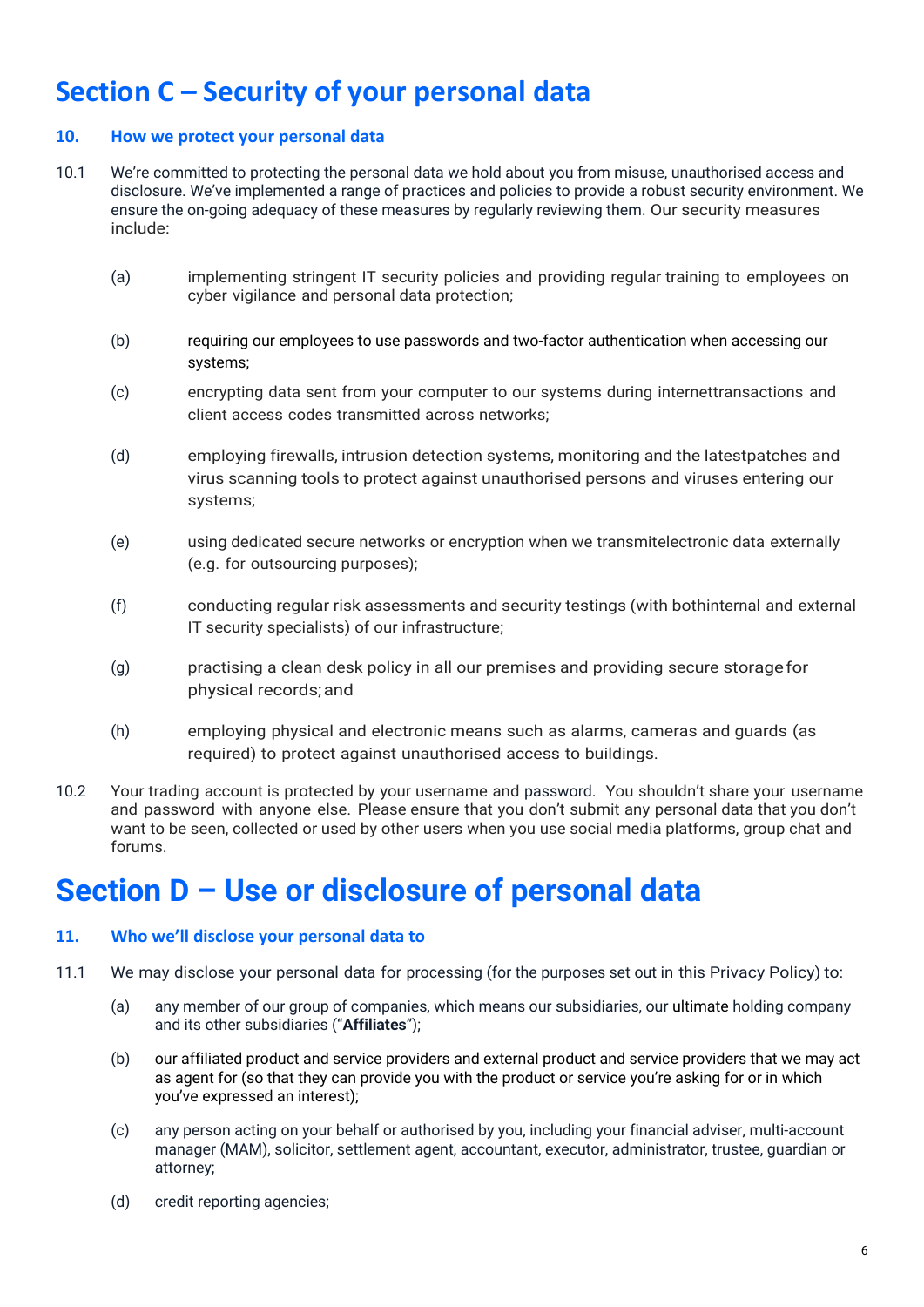- (e) introducing brokers, affiliates and agents who refer your business to us;
- (f) third party service providers and specialist advisers who provide us with administrative, IT, financial, legal, regulatory, compliance, insurance, research or other services;
- (g) other organisations who assist us to provide products and services by performing functions such as client contact, banking, payments, data processing, debt recovery, marketing and advertising, data analysis, business intelligence, website and technology services;
- (h) analytics and search engine providers that assist us in the improvement and optimisation of our Websites or our Apps;
- (i) your nominated employment referee (to confirm details about you);
- (j) our successors in title, our prospective sellers or buyers of our business or to our Affiliates when we have a merger or re-organisation;
- (k) courts, tribunals, government bodies, law enforcement agencies or other third parties where required by law or where permitted to do so under the Data Protection Law; and
- (l) if you've given your consent, to selected third parties that may contact you about products and services which may be of interest to you in any jurisdiction where we operate.
- 11.2 We take our obligations to protect your information extremely seriously and make every effort to deal only with parties who share and demonstrate the same attitude. Each of the third parties that we contract with is carefully selected and is only authorised to use your personal data in a secure way, that's necessary for them to perform their services to us. We ensure that confidentiality arrangements are in place and that the third parties comply with all relevant Data Protections Laws and this Policy.
- 11.3 We don't sell, rent, or otherwise provide your personal data to third parties unless you consent to this or it's necessary to provide you with our services, conduct our associated business activities or as described in this Policy.
- 11.4 Any social media posts or comments that you send to us (on our Facebook page, for instance) will be shared under the terms of the relevant social media platform (e.g. Facebook or Twitter) that you've used and could be made public. We don't control these platforms and we're not responsible for them sharing your information in this way. So, before you make any social media posts, you should review the terms and conditions and privacy policies of the platforms that you use. That way, you'll understand how the platforms will use your information and how you can stop them from using it in certain ways if you're unhappy about it.
- 11.5 Mobile app platforms:
	- (a) our Apps run on third-party software platforms, for example, Apple's iOS platform which powers Apple's iPhone, and Google's Android platform which powers Android- based smartphones; and
	- (b) your use of our Apps is also subject to the relevant mobile app platform provider's terms and conditions and privacy policy. You should review their terms and conditions and privacy policy to ensure you understand the kinds of data (if any) they'll gather about you, how they will use that data, and what you may be able to do if you are unhappy about it.
- <span id="page-6-0"></span>11.6 Please note that the processing of your personal data by external third parties acting as controllers of your personal data is not covered by this Policy and is not subject to our data protection standards and practices.

## **Section E – Your Rights regarding your personal data**

### <span id="page-6-1"></span>**12. Your rights**

- 12.1 You're entitled to exercise these rights regarding your personal data, with some exceptions which we've explained below:
	- (a) request access to your personal data (commonly known as a "data subject access request");
	- (b) request correction of the personal data that we hold about you;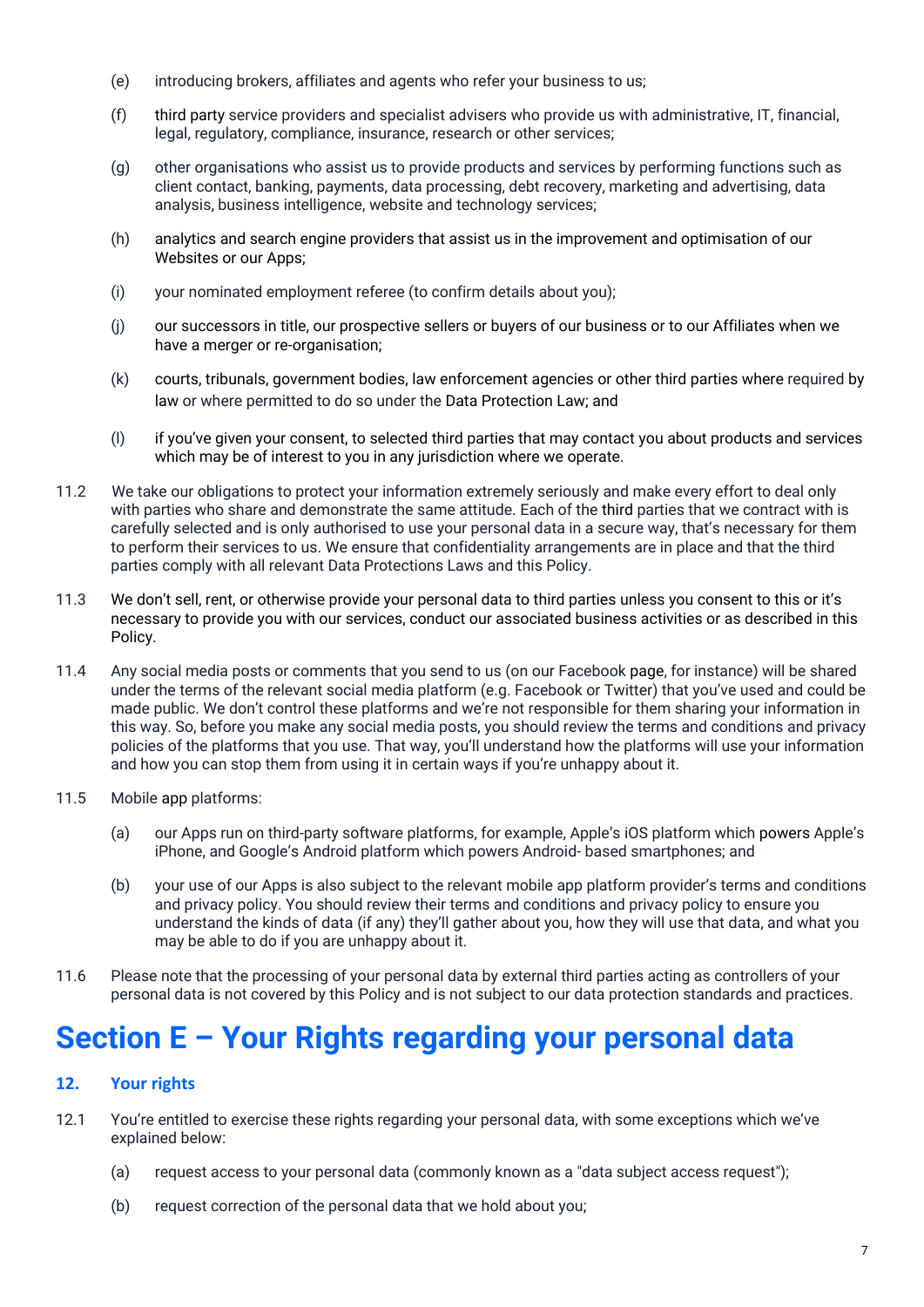- (c) request erasure of your personal data. Please note that for legal or regulatory reasons we might not always be able to comply with these requests. We'll let you know if this is the case when you make your request;
- (d) object to processing of your personal data if we're relying on a legitimate interest (or those of a third party) and you feel it impacts on your fundamental rights and freedoms. You also have the right to object if we're processing your personal data for direct marketing purposes. Please note that in some cases, we may prove that we've got compelling legitimate grounds to process your information which override your rights and freedoms;
- (e) ask us to suspend the processing of your personal data, if:
	- (i) you want us to establish the data's accuracy;
	- (ii) our use of the data is unlawful but you don't want us to erase it;
	- (iii) you need us to hold the data even if we no longer require it, so that you can use it to establish, exercise or defend legal claims; or
	- (iv) you've objected to our use of your personal data but we need to verify whether we have overriding legitimate grounds to use it;
- (f) request the transfer of your personal data to you or to a third party. Note that this right only applies to automated information (i.e. not to hard copies) which you initially consented to us using or where we used the information to perform a contract with you; and
- (g) withdraw consent at any time if we're relying on your consent to process your personal data. If you withdraw your consent, we may not be able to provide certain products or services to you. We'll let you know if this is the case at the time you withdraw your consent. Please contact:

Attn: Data Protection Officer Email: compliance-uk@pepperstone.com

- 12.2 Please quote your name and address when you write to us and provide brief details of the data that you would like a copy of or which you would like to be corrected (this helps us to locate your data more easily). We'll require proof of your identity before providing you with details of any personal data we may hold about you.
- 12.3 We try to respond to all legitimate requests within 1 (one) month. It might take us longer than this if your request is particularly complex or if you've made a number of requests. We'll let you know if this situation applies to you within 1 month of receiving your request and keep you updated.
- 12.4 We may charge you a reasonable fee if your request is manifestly unfounded, excessive or repetitive, or we receive a request to provide further copies of the same data. We may also refuse to comply with your request in these circumstances. We'll confirm the cost with you and confirm that you want to proceed before actioning your request.

## <span id="page-7-0"></span>**Section F – Cookies and Third Party Websites**

### <span id="page-7-1"></span>**13. How we use cookies**

13.1 We use cookies to store and collect information about your use of our Website or our Apps. Cookies are small text files stored by the browser on your equipment's hard drive. They send information stored on them back to our web server when you access our Website or downloaded or used our Apps. These cookies enable us to put in place personal settings and load your personal preferences to improve your experience. We'll share this information with our advertising providers such as Facebook or Twitter (e.g. IP addresses or unique mobile identifiers). You can find out more about our cookies in our "Cookies Policy" available on our Website [here.](https://assets.pepperstone.com/legal/UK_EU/Cookie_Policy.pdf)

### <span id="page-7-2"></span>**14. Use of your personal data submitted to other websites**

- 14.1 Except as otherwise stated, this Privacy Policy only addresses the use anddisclosure of personal data that we receive about you or collect from you.
- 14.2 If you disclose your personal data to others (e.g. websites that we link to), different rules may apply to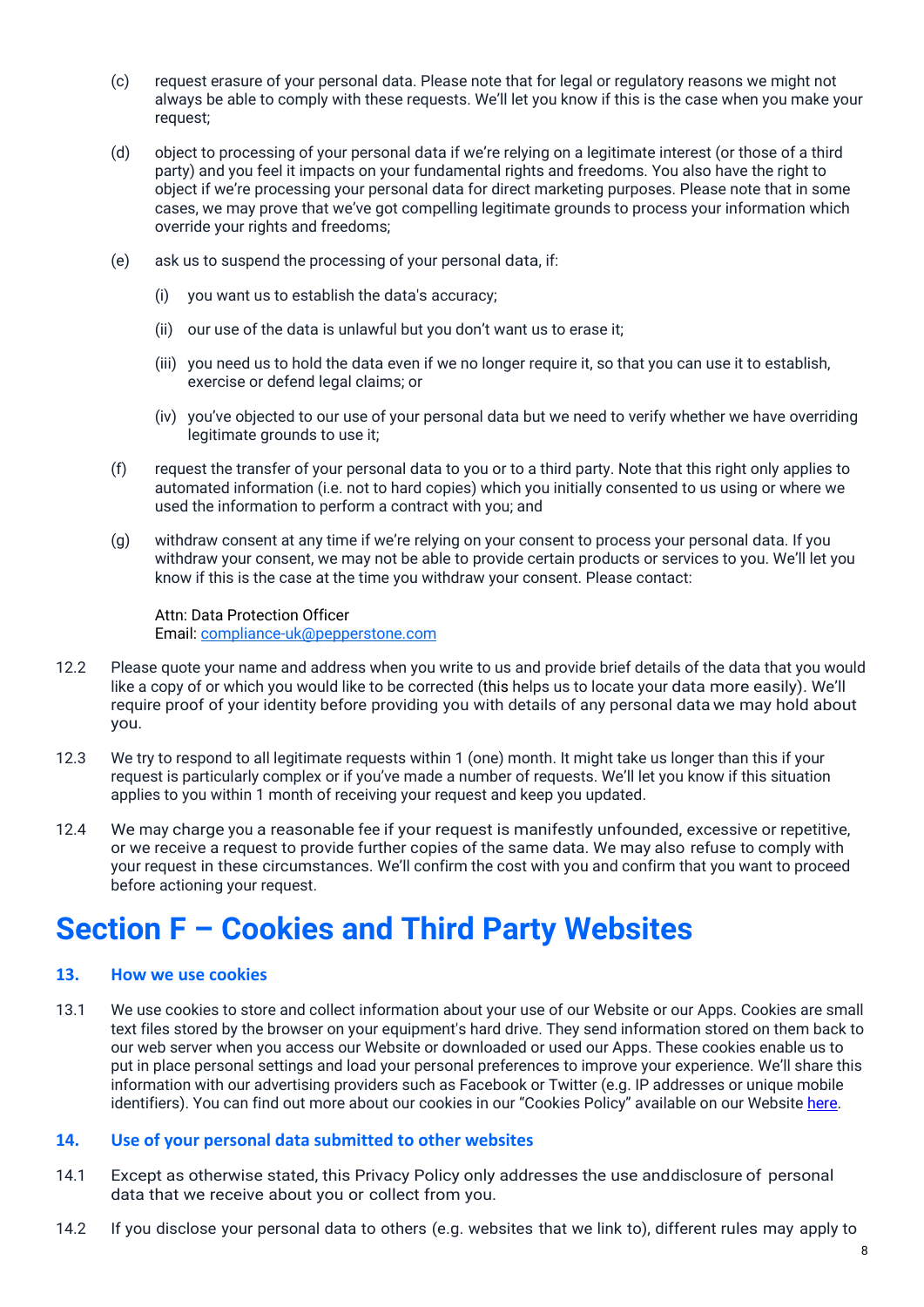their use or disclosure of the data that you disclose to them. We'renot responsible for the privacy policies and practices of other websites, even if you accessed the third-party website using links from our website.

14.3 We recommend that you check the policy of each website you visit and contact theowner or operator of that website if you have concerns or questions.

## <span id="page-8-0"></span>**Section G – Where we store and process your personal data**

### <span id="page-8-1"></span>**15. Transfers outside of the EEA**

- 15.1 The personal data we collect from you may be transferred to, and stored at, a destination outside the United Kingdom and European Economic Area ("**EEA**"), including places such as Australia, Singapore and the United States. It may also be processed by staff who work for us or one of the suppliers of our Affiliate companies outside the UK and EEA. Our staff outside of the UK and EEA may be engaged in, among other things, the fulfilment of your request, the processing of your payment details and the provision of support services. By submitting your personal data to us, you agree to your personal data being transferred, stored and processed in this way. We'll take all steps reasonably necessary to ensure that your data is treated securely and in accordance with this Privacy Policy.
- 15.2 If we transfer personal data to third parties located in territories that don't have adequate data protection laws, we enter into agreements with the recipients which provide adequate and appropriate protection by means of standard contractual clauses introduced by the European Commission.
- 15.3 When we make transfers to U.S., we sometimes rely on applicable standard contractual clauses, Binding Corporate Rules, the EU-US Privacy Shield, or equivalent applicable rules. If you'd like a copy of these rules, please contact us using the contact details below.

## <span id="page-8-2"></span>**Section H – Data retention**

### <span id="page-8-3"></span>**16. How long we'll keep your personal data**

- 16.1 We'll only retain your personal data for as long as you have consented to it, or for as long as is necessary to us to provide you with our services or fulfil the purposes we collected it for, including for the purposes of satisfying any legal, accounting, reporting or regulatory requirements. For instance, under tax laws we have to keep basic information about our clients (including contact, identity, financial and transaction data), typically for six years after they cease being clients.
- 16.2 In some circumstances you can ask us to delete your personal data, see Section E of this Policy above.
- 16.3 Where we identify that we no longer need certain personal data, we ensure that it's effectively and securely destroyed.

## <span id="page-8-4"></span>**Section I - Contacting us and complaints**

#### <span id="page-8-5"></span>**17. How to contact us**

17.1 If you have any questions or would like further information about our privacy and information handling practices, please contact:

The Data Protection Officer Pepperstone Limited 70 Gracechurch Street, London, EC3V 0HR [compliance.uk@pepperstone.com](mailto:compliance.uk@pepperstone.com)

Please note that Pepperstone Limited's Head of Compliance deals with data protection- related queries and client complaints only. For general sales, billing and product support enquiries please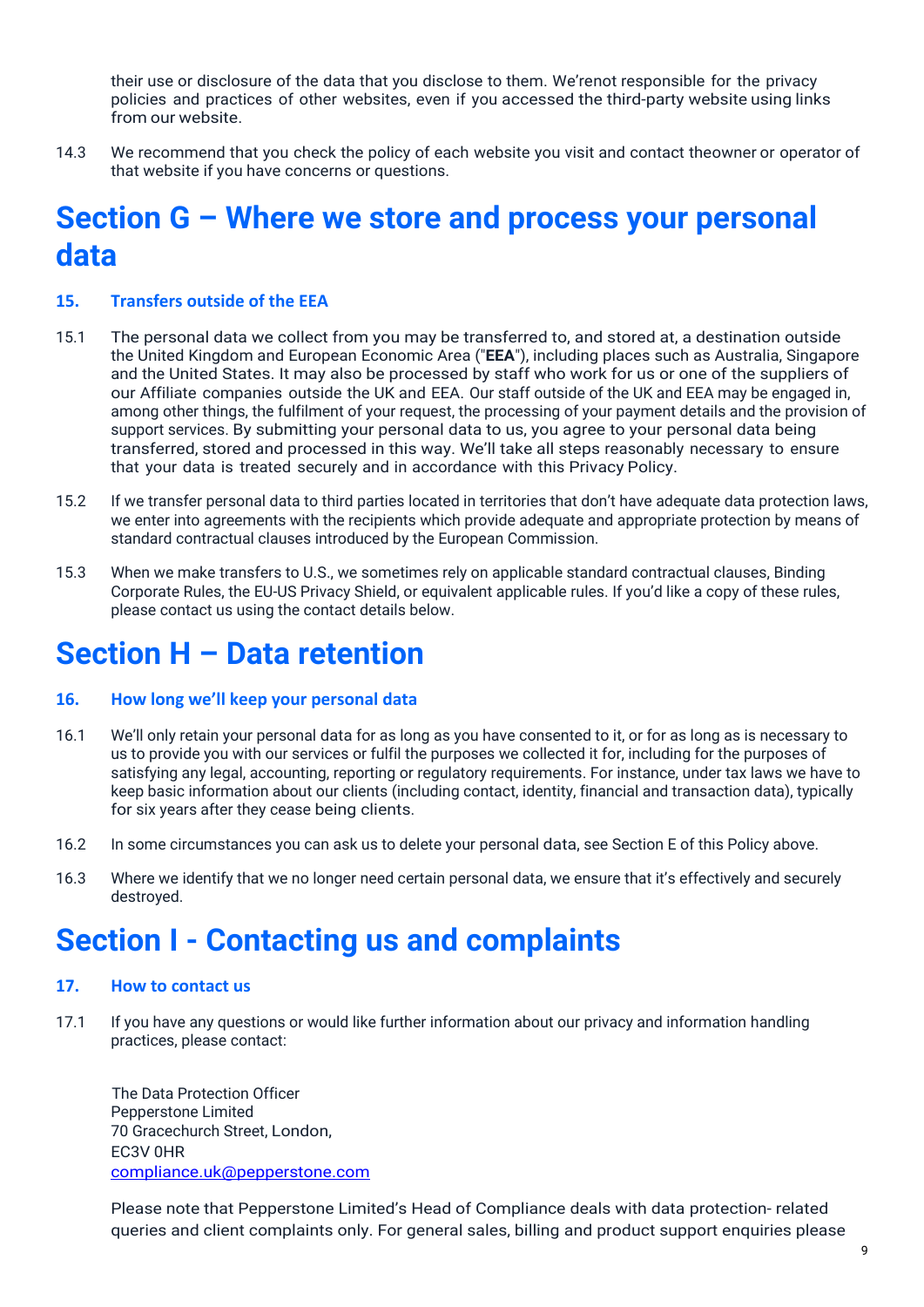contact Pepperstone's support team at [support@pepperstone.com.](mailto:support@pepperstone.com)

### <span id="page-9-0"></span>**18. Making a complaint**

- 18.1 We offer a free internal complaint resolution scheme to all of our clients. If you have a privacy complaint, please contact us using the details above to discuss your concerns.
- 18.2 So that we can deal with your complaint efficiently, please gather all supporting information and any documents relating to your complaint and provide it to us for assessment. We'll try to resolve your complaint as quickly as possible, and in any event within 30 days of hearing from you. If your complaint takes longer to resolve, we'll keep you informed of our progress.
- 18.3 If you think there's a problem with the way that we're handling your personal data, you have the right to complain to the Information Commissioners Office at:
	- (a) [https://ico.org.uk/make-a-complaint/; o](https://ico.org.uk/make-a-complaint/)r
	- (b) by calling their helpline on 0303 123 1113.

## **Section J – Further information**

### <span id="page-9-1"></span>**19. Your consent and changes to this Privacy Policy**

19.1 We can amend or modify this Privacy Policy from time to time. If we do, we'll postthe updated version on our Website and on our Apps. It's your responsibility to check the Privacy Policy every time you submit your personal data to us.

### <span id="page-9-2"></span>**20. Your duty to tell us about changes**

20.1 It's important that the personal data we hold about you is accurate and current. Please keep us informed if your personal data changes during your relationship with us by emailing us a[t support@pepperstone.com.](mailto:support@pepperstone.com)